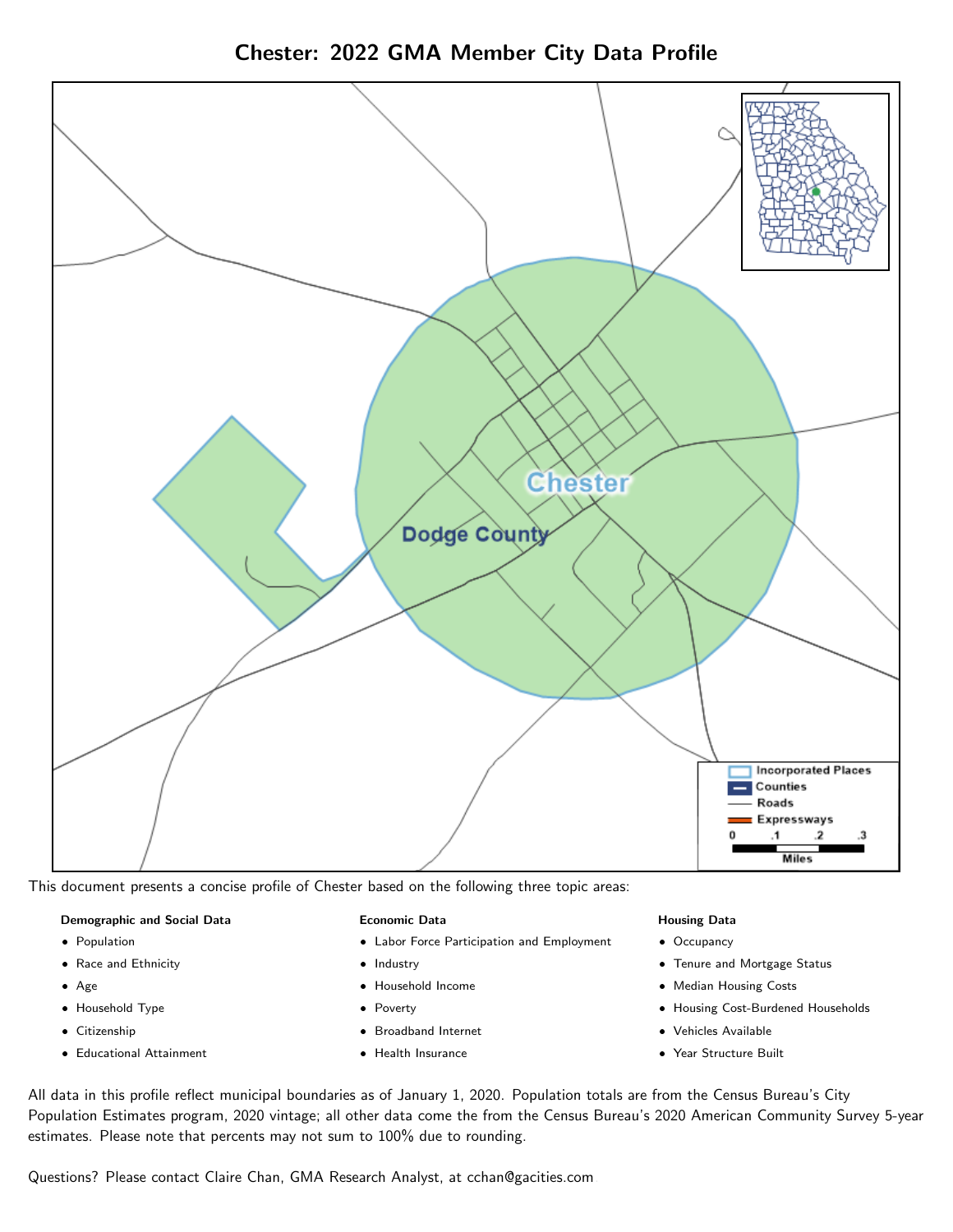# Chester: Demographic and Social





## **Citizenship**



Source: American Community Survey, 2020 5-year estimates, table B05002 Source: American Community Survey, 2020 5-year estimates, table B15002





Source: U.S. Census Bureau, City Population Estimates, 2020 vintage Source: American Community Survey, 2020 5-year estimates, table B03002

## Household Type



Source: American Community Survey, 2020 5-year estimates, table B01001 Source: American Community Survey, 2020 5-year estimates, table B11001

### Educational Attainment



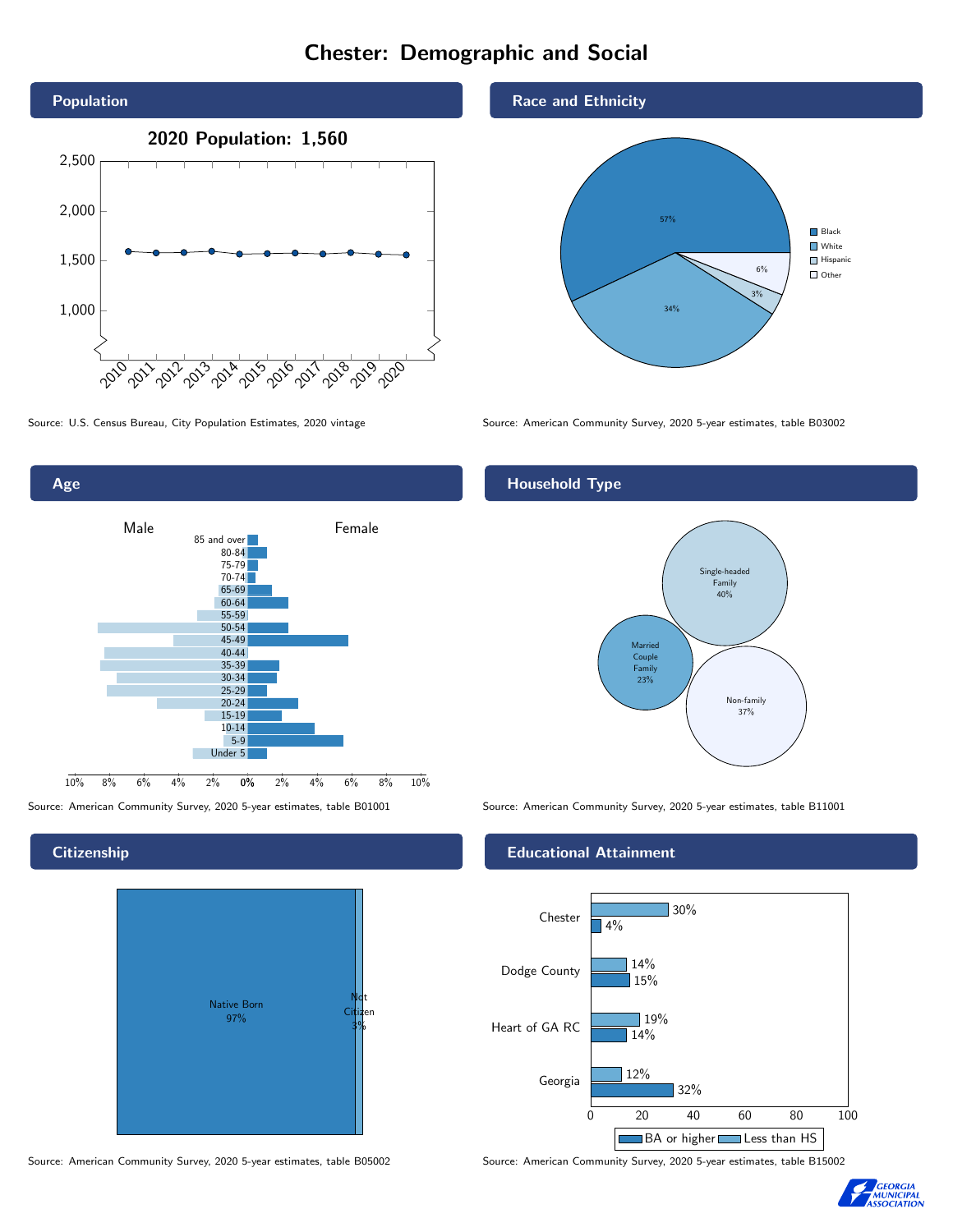# Chester: Economic







Source: American Community Survey, 2020 5-year estimates, table B23001 Note: Unemployment rate is based upon the civilian labor force.



Source: American Community Survey, 2020 5-year estimates, tables B19013 and B19025 Source: American Community Survey, 2020 5-year estimates, table B17010



Source: American Community Survey, 2020 5-year estimates, table B28002 Source: American Community Survey, 2020 5-year estimates, table B18135

Industry

| Agriculture, forestry, fishing and hunting, and mining      | $0\%$ |
|-------------------------------------------------------------|-------|
| Construction                                                | 14%   |
| Manufacturing                                               | 25%   |
| <b>Wholesale Trade</b>                                      | $0\%$ |
| Retail Trade                                                | 6%    |
| Transportation and warehousing, and utilities               | $1\%$ |
| Information                                                 | $4\%$ |
| Finance and insurance, real estate, rental, leasing         | 3%    |
| Professional, scientific, mgt, administrative, waste mgt    | 3%    |
| Educational services, and health care and social assistance | 16%   |
| Arts, entertainment, recreation, accommodation, food        | 10%   |
| service                                                     |       |
| Other services, except public administration                | $4\%$ |
| Public administration                                       | 14%   |

Source: American Community Survey, 2020 5-year estimates, table C24030



# **Health Insurance**